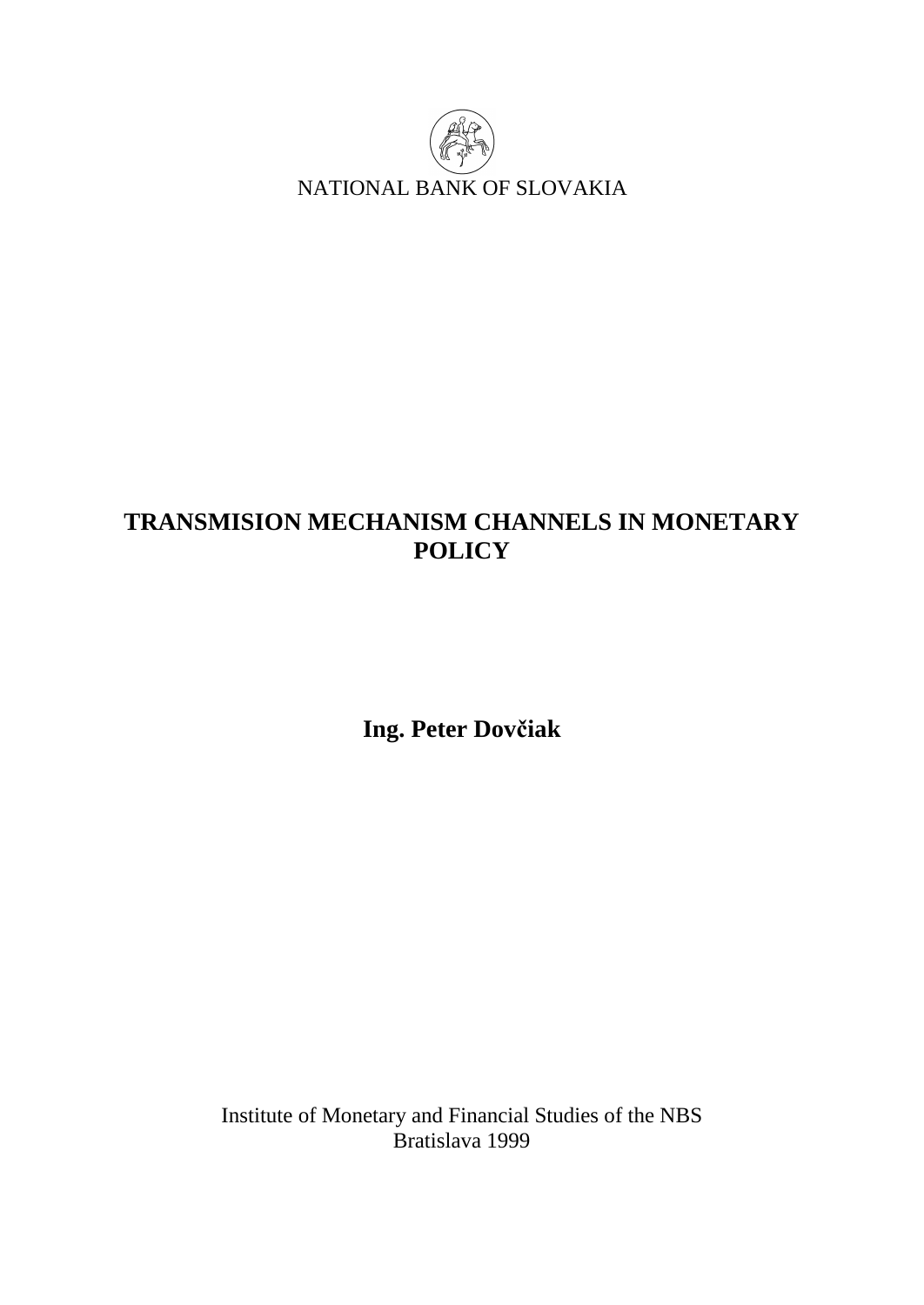# **Transmission Mechanism Channels in Monetary Policy**

 *In a modern financial system, monetary policy measures are transmitted into the real economy through several channels. The present article describes the four basic channels of the mechanism of monetary-policy transmission. Some features of the transmission process have been adjusted to Slovak conditions.*

## **The Interest Rate Channel**

 The interest-rate channel of the monetary transmission mechanism is based on the assumption that an expansive monetary policy leads to an increase in the supply of money, which causes real interest rates on the money market to fall (at a constant level of demand for money). This development creates conditions for changes in medium- term interest rates on loans, with an effect on the level of investment as well as aggregate expenditure in the economy.

 Apart from creating conditions for a change in interest levels in the economy, the fall in short- and medium-term interest rates arouses the desire of economic entities to consume or save, and is based on the fact that lower interest rates increase the current value of goods as well as demand for such goods. Hence, expenditures on interest-rate- sensitive goods are affected by the marginal costs of new loans. Deposit rates also adjust gradually to the lending rates. These changes in interest rates affect the income and cash flow of debtors and creditors. Thus, interest-rate variations induced by monetary policy may lead to changes in the cash flows of creditors and debtors, and consequently to changes in their consumption and investment expenditures. In this case, we may speak of an 'income channel', which covers the effect of changes in net interest payments in the individual sectors when applied to aggregate expenditure in the economy.

 As regards the interest-rate channel of the transmission mechanism, it is important to distinguish between real and nominal interest rates. Real interest rates affect the marginal costs of new loans, which determine the ratio of savings to consumption. A nominal rise in interest levels (most often seen in connection with inflation fears) leaves the marginal costs of new loans unchanged. On the other hand, it affects the cash flows and balance-sheet positions of debtors through the amortisation of loans received in the past, in line with the course of inflation. The improved cash flows of these entities has a potential impact on the level of aggregate demand.

 The fact that real interest rates affect the volume of aggregate expenditure on GDP, can be used to formulate monetary policy aimed at the support of economic activity. Let's suppose that the central bank lowers nominal interest rates below the level of inflation so that the values of real interest rates are negative. Such an expansive monetary policy will raise the expected price level, together with the expected rate of inflation, and will lead to a fall in real interest rates and stimulation of expenditure in the economy through the interest-rate channel. Some economists are of the opinion that such a monetary policy may protect the economy from a sharp decline during an economic crisis.

 Interest-rate channels of this type do not function effectively in countries with high inflation rates, because the relevant definition of real interest rates does not allow for high volatility in inflation.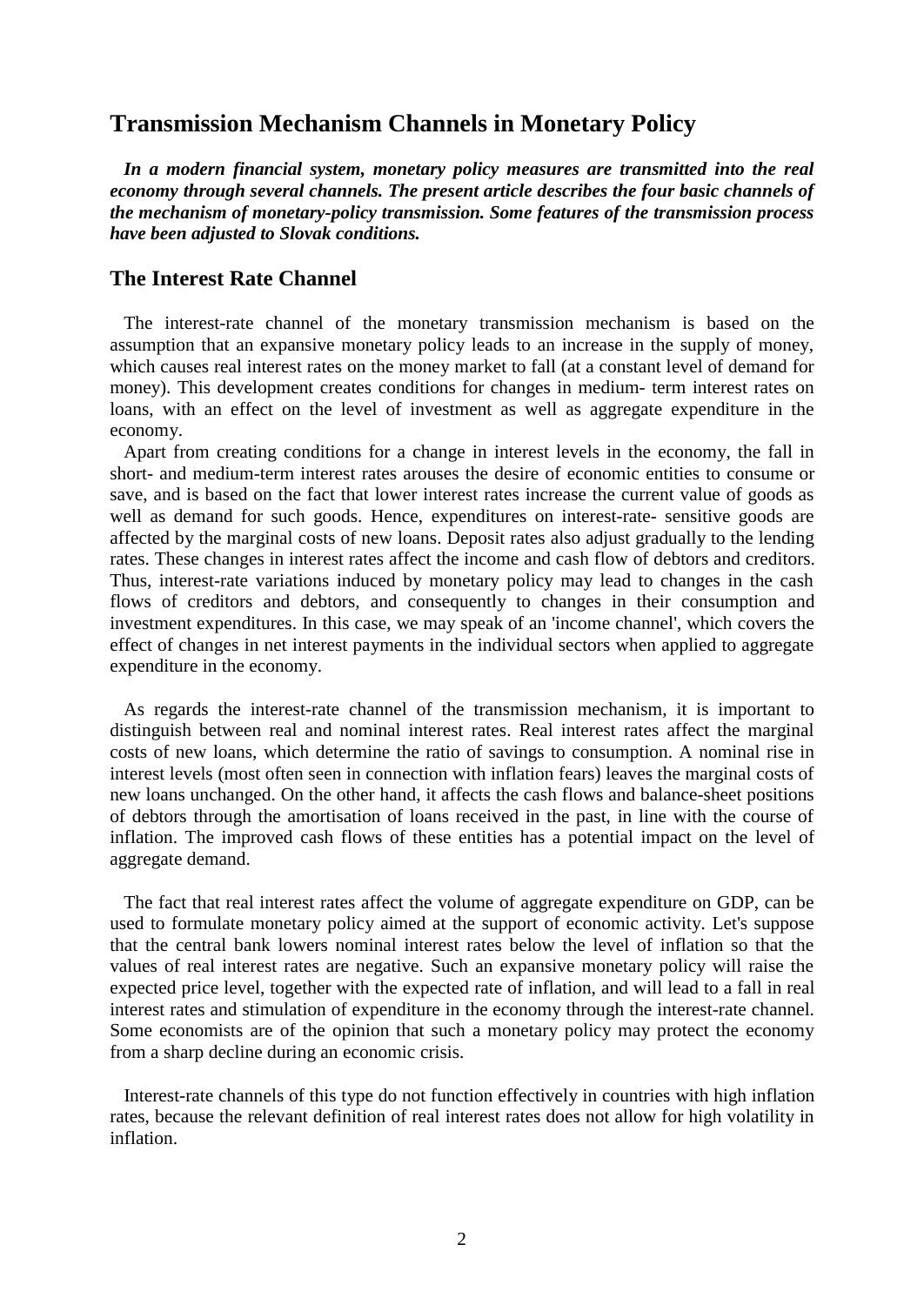#### **The Exchange Rate Channel**

 With regard to the continuing internationalisation of foreign trade, increased attention is being paid to the effect of monetary impulses on net exports via exchange rates. This channel presumes a mutual relationship between interest and exchange rates, since a fall in domestic interest rates leads to an outflow of foreign capital and depreciation in the exchange rate. The depreciated rate of exchange reduces the price of commodity exports and increases that of commodity imports, which supports the growth of net exports and aggregate expenditure.

 On the other hand, monetary-policy tightening leads to an increase in the level of interest rates and appreciation in the exchange rate of the local currency (under a floating exchange rate regime), which affects the real economy in two ways. Firstly, through a price effect: the appreciation in the exchange rate lowers the level of demand for domestic goods, which become more expensive than imported goods. This reduces the level of aggregate demand. Secondly, exchange rate variations have a significant balancing effect. In the case of domestic economic entities with foreign debt, exchange rate fluctuation has a substantial effect on the net wealth of companies. Economies with a high level of external debt perceive any appreciation in the exchange rate of the local currency as an improvement in the balance sheets of companies, which may increase the level of domestic demand. Price and balance sheet effects may offset each another. In small open economies with a floating exchange rate regime, such a transmission channel may affect both aggregate demand and aggregate supply. A relaxation of monetary policy may lead to a depreciation in the exchange rate, rise in the price of imported goods, and an increase in the price of domestic products without increasing the level of aggregate demand.

#### **Channel Determining the Price of Assets in the Economy**

 Interest rate fluctuation induced by monetary policy, affects the level of other assets as well (shares, bonds, and real estate) in the economy. The transmission of such impulses are dealt with by two theories: Tobin's theory of investment and the theory of the effect of wealth on consumption.

 Tobin's theory explains the mechanism through which monetary policy causes changes in the prices of such assets (e.g. shares), and consequently affects the real economy. With the relaxation of monetary policy, share prices will rise, increasing the market value of companies in relation to their acquisition costs (this proportion is expressed by Tobin's ratio q). This situation encourages companies to issue new shares at a higher price, and use the resultant income for the purchase of investment goods.

 The question is whether there is a relationship between the ratio q and investment expenditure, or why the relaxation of monetary policy affects share prices. According to the monetarist approach, an increase in the supply of money above the actual level of real money balances, which the public intends to maintain, leads to an increase in the volume of expenditure. One of the ways how this excess of money balances can be utilised is trading on the capital market, i.e. the growth in demand for share capital leads to an increase in share prices. The Keynesian theory comes to the same conclusion: expansive monetary policy lowers the level of interest rates, which makes the holding of bonds less advantageous than that of shares, which leads to an increase in share prices.

 In the foregoing section of the article, we said that expansive monetary policy increases the price of shares and investment expenditure. However, there is an alternative channel available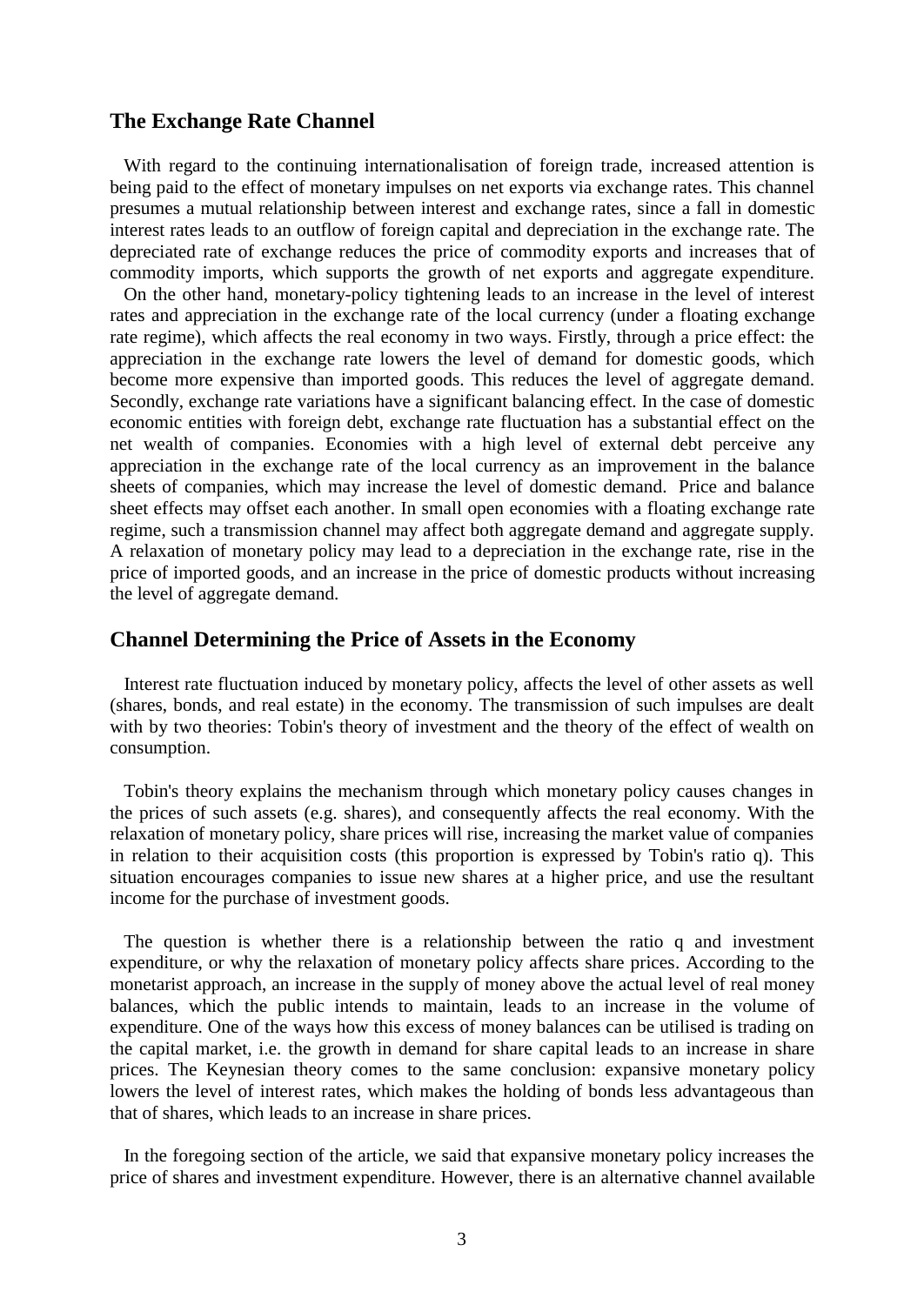for the transmission mechanism, where price fluctuation affects the level of wealth and consumption, and not that of investment. This channel is strongly advocated by F. Modigliani in his theory of life cycles. According to this theory, the level of consumption is determined by the consumer's life-cycle income, which consists of human capital, real capital, and financial wealth. The main component of financial wealth is bound up in shares. If then the level of share prices begins to rise, the level of financial wealth will also increase, together with the financial resources of consumers and the level of consumption.

# **The Credit Channel**

 The volume of credits plays a significant role in the formation of monetary policy, due to its close relation to aggregate expenditures. In the case of monetary-policy tightening, banks react not only by increasing their lending rates, but by reducing the total volume of new loans as well. This situation affects mainly small businesses, which usually have no other sources of finance.

 The net wealth of companies is one of the most important factors affecting the situation on the loan market. If the net wealth of a company is low, there is less potential collateral to be offered to creditors as security for loans received; this may give rise to an element of risk. Apart from this, companies with a modest amount of capital are exposed to more risky projects, i.e. creditors may lose the money they invest. Where the net value of companies is low, lending activity shows a tendency to fall, along with the level of investment expenditure.

 Monetary policy may affect the balance sheets of companies in a variety of ways. Expansive monetary policy leads to a rise in share prices, which increases the net wealth of companies, as well as investment expenditure and aggregate demand, because it reduces the moral hazard problems. At the same time, expansive monetary policy may lead to a fall in interest-rate levels, which increases the cash flows of companies and reduces the moral hazard problems.

# **Analysis of Transmission of Monetary Impulses into the Real Economy of the SR**

 The analysis consists of two parts: First, we shall examine the reaction of medium- and long-term interest rates (market rates for loans and deposits) to changes in short-term interest rates (money market rates). In the second part, we shall concentrate on the reaction of macroeconomic variables to changes in market rates.

# **Reaction of Market Rates to Changes in Money Market Rates**

 As we have already stated, an important part of the transmission mechanism is the transmission of monetary impulses from short-term rates to a wide spectrum of interest rates in the economy. In this article, we shall not deal with the transmission of interest rate variations to share and bond prices, owing to the low degree of correlation. This is partly due to the fact that the capital market does not represent an alternative source of finance to the lending market for companies.

 Tab. 1 displays the year-on-year variations in average interest rates on the financial market. The table indicates that the transmission of monetary impulses from short-term interest rates to medium-term rates is of a conflicting nature.

**Tab. 1**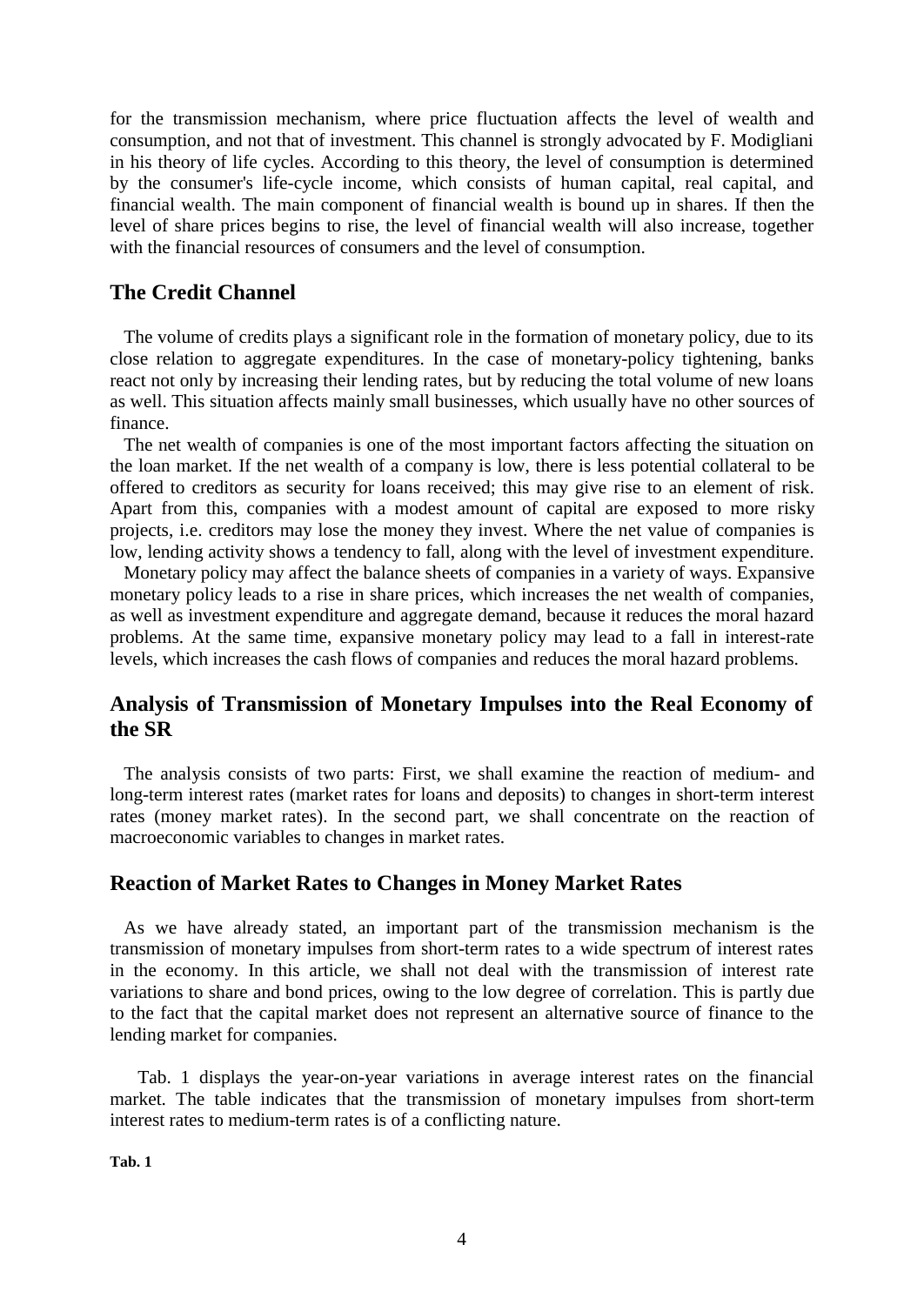(Year-on-year change %)

|                                  | 1995     | 1996    | 1997  | 1998    |
|----------------------------------|----------|---------|-------|---------|
| Money market rates               |          |         |       |         |
| Overnight rates                  |          | 6.84    | 13.11 | $-9.11$ |
| Treasury bills                   |          | 4.51    | 13.98 | $-4.64$ |
| Market interest rates            |          |         |       |         |
| Government bonds                 |          | $-1.65$ | 11.27 | 4.03    |
| <b>Bank</b> credits              | $-5.05$  | $-0.59$ | 7.47  | 0.26    |
| <b>Bank</b> deposits             | $-1.93$  | $-2.55$ | 1.60  | 0.21    |
| Nominal exchange rate (SKK/USD)* | $-1.712$ | 2.326   | 2.887 | 1.425   |

\* Negative sign stands for appreciation

 Several factors determine the transmission of monetary impulses within the structure of interest rates by term. The most frequently encountered is increased government demand for new sources of finance (particularly in 1997 and 1998). Apart from this factor, the interest rate channel of the transmission mechanism is affected by the degree of competitiveness of the banking sector, structure of bank assets, alternative approach to financial resources, and the 'depth' of the financial market.

 The more quickly the rates of interest on loans and deposits adjust to changes in rates on the money market, the more effectively the impulses of monetary policy are transmitted into the real economy. The process of transmission depends to a large extent on the competitiveness of the banking system. If the banking market is not dominated by certain banks, then the rates of interest on loans and deposits will be significantly affected by any change in the level of official rates. On the other hand, the existence of state-owned banks (without adequate motivation to maximise their profits) will diminish the effect of monetary policy on mediumterm interest rates.

 Interest rates on loans and deposits also depend on the access of households and enterprises to alternative sources of finance, i.e. on the degree of development of the capital market and on access to foreign resources. As we have already stated, under Slovak conditions, the capital market does not really represent an alternative to bank loans for companies in need of investment capital. On the other hand, access to foreign financial markets, resulting from gradual liberalisation of capital flows from abroad, may be regarded as a significant source of finance for companies since 1995.

 The 'depth' of the money and capital markets is another important factor affecting the effect of changes in money market rates on the other interest rates and expenditures in the economy. A shallow or inadequately competitive financial market often gives rise to increased interestrate volatility. In such a case, it is costly for banks to adjust their interest rates (for administrative reasons or due to the fear of losing customers), hence they do not adjust their medium-term rates with every change in money market rates. The reaction of interest rates to an inadequate capital market to changes in official rates is similarly unpredictable.

#### **Reaction of Macroeconomic Variables to Changes in Market Interest Rates**